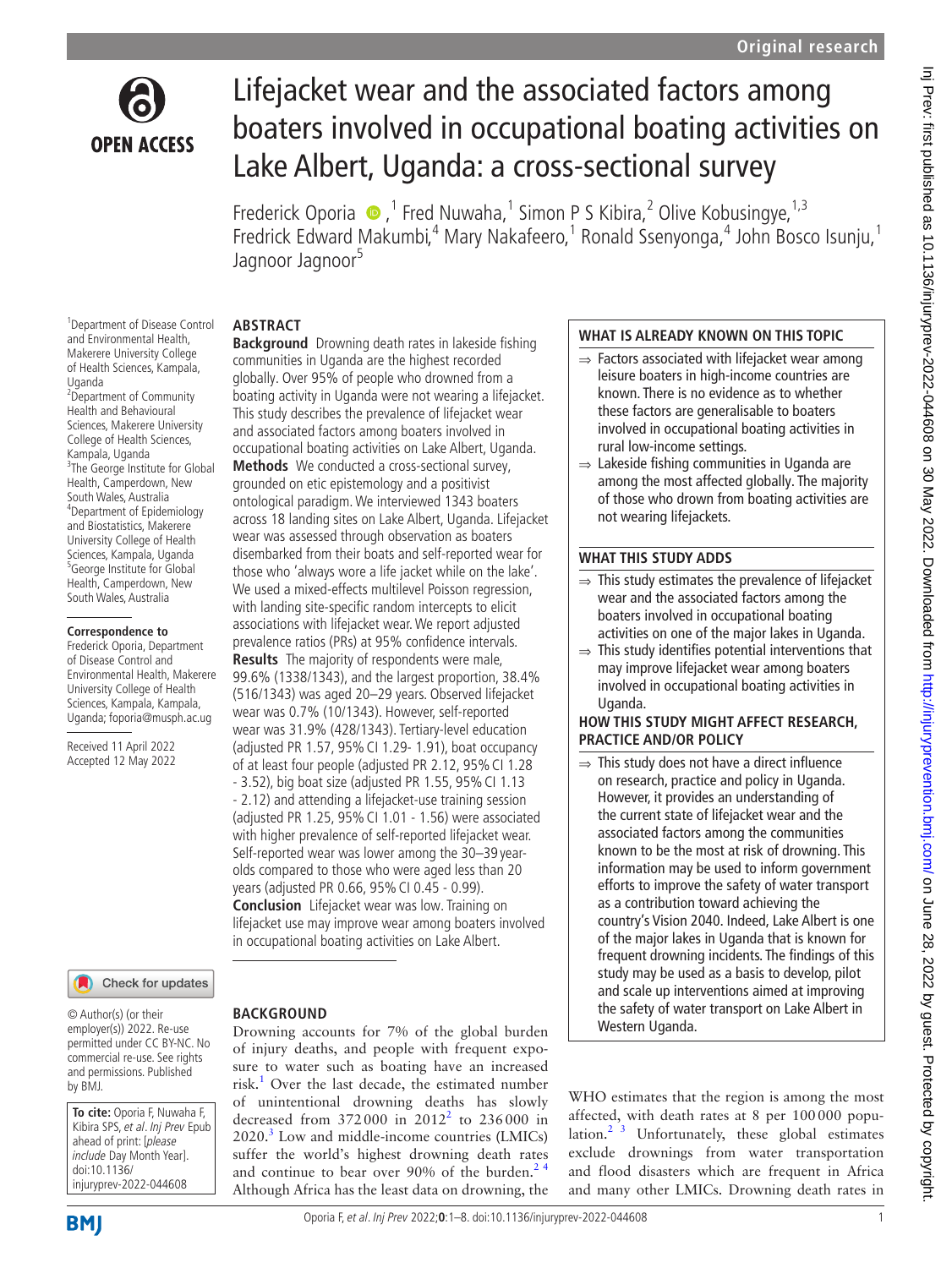lakeside fishing communities in Uganda are the highest recorded globally, estimated at [5](#page-6-3)02 per  $100000$  population.<sup>5</sup>

Risk factors for drowning are categorised as modifiable (can be changed) and non-modifiable. Modifiable risk factors include inconsistent lifejacket wear, frequent exposure to water and the seaworthiness of watercraft, while the non-modifiable risk factors include age, sex and weather.<sup>46</sup> Lifejackets are above 80% effective in preventing drowning deaths.<sup>7-9</sup> Despite this high effectiveness, lifejacket wear is chronically low, both in high-income countries (HICs) and LMICs. Over 80% of the people who drown from leisure boating activities do not wear life jackets.<sup>5 10 11</sup> In Uganda, 95% of people who drowned from boating activities were not wearing a lifejacket. In Lake Victoria fishing communities, lifejacket wear ranges from 2% on the Tanzanian side to  $26\%$  in Uganda.<sup>12 13</sup> Little is known about the communities around Lake Albert in Western Uganda that have different sociocultural characteristics.

In HICs, low lifejacket wear is driven by a perceived low risk of drowning, perceived strong swimming ability and discomfort. Factors associated with increased lifejacket wear include female gender, boat type (non-motorised), boat size (small) and role modelling.<sup>4 14</sup> In Uganda, the majority of people who frequently access water are young adults involved in occupational boating activities of fishing, transportation and other economic activities[.12 15 16](#page-6-6) Safety practices are left to individual decisions due to limited national legislation and enforcement. Moreover, findings from leisure boating activities in HICs cannot be generalised to occupational boating activities in rural low-resource settings. This study estimates the prevalence of lifejacket wear and the associated factors among boaters involved in occupational boating activities on Lake Albert, Western Uganda, as part of the preliminary studies to inform the development of appropriate interventions.

### **METHODOLOGY**

#### **Study design and setting**

We conducted a cross-sectional survey along the shorelines (landing sites) of Lake Albert in Western Uganda. To objectively measure the outcome of interest, we grounded our study on etic epistemology and a positivist ontological paradigm.<sup>1</sup> Lake Albert is Africa's seventh largest freshwater body, located at the border between Uganda and the Democratic Republic of Congo.[18](#page-7-0) According to the National Fisheries Resources Research Institute and Uganda Police Marines, there are over 70 landing sites on the Ugandan side but only about half are gazetted. However, due to the rising lake water levels, many had been flooded and vacated, leaving only 18 accessible and occupied at the time of this study. The landing sites, used for embarking and disembarking, are spread across five districts: Kikuube, Hoima, Ntoroko, Buliisa and Pakwach. The inhabitants of the landing sites mainly speak Alur, Runyooro, Rutooro and Lugungu. Apart from the Alur speakers who are from the Luo ethnic group, the other languages belong to the same ethnic group, locally known as Banyakitara, and have similar sociocultural characteristics. The lake supports the local livelihoods of about 4million people on the Ugandan side who mainly depend on fishing and water transportation businesses.<sup>[19](#page-7-1)</sup>

#### **Study participants**

The study was conducted among boaters involved in occupational boating activities on Lake Albert, Uganda. We defined occupational boaters to include fishermen and transporters who use boats or canoes, seafarers, coxswains and boat crew

(collectively referred to as boaters in this study). From the leadership of Lake Albert Boat Owners' Association, the number of boaters on the landing sites ranges from 150 to 370. We included boaters who had worked for at least 1month at the time of the interview. We chose this period because we believed that it was a long enough experience with water to identify associated risks. We excluded boat passengers because of the different exposure risks which are not comparable to those of the occupational boaters who are on the water daily. The occupational boaters spend an average of 12 hours on the lake daily.

#### **Sample size determination**

We determined the sample size using the Leslie Kish formula.<sup>[20](#page-7-2)</sup> We considered the following assumptions: a standard normal deviate  $Z\alpha = 1.96$ ; estimated prevalence of lifejacket use, 26% from a previous study in Uganda<sup>[12](#page-6-6)</sup> and a 3% precision. We inflated our sample with assumptions of 10% non-response and a design effect (DE) of 1.5 to cater for clustering. This DE has been used and recommended in multiple indicator cluster surveys (MICS). $^{21}$  These assumptions yielded a final sample size of 1355 boaters.

#### **Sampling procedures**

We included the 18 gazetted landing sites [\(figure](#page-2-0) 1) that were functional at the time of this study. From each landing site, an estimated population of boaters was obtained from the landing site leadership. Because the landing sites had different population sizes, we employed proportionate-to-population size sampling to obtain the required number of boaters per site. Study participants disembarking from their boats were interviewed consecutively from 07:00 to 13:00 daily until the required number was obtained from each landing site.

### **Data collection**

We collected data using a structured questionnaire programmed in open data kit (ODK) software installed on tablets. The questionnaire development was informed by a synthesis of literature on factors influencing lifejacket use in LMICs, tools from previous studies<sup>12 13 15 16</sup> and local knowledge about the community. The questionnaire was pretested at Ggaba landing site on Lake Victoria, and the necessary revisions were made. A Cronbach's alpha of 0.62 was calculated, indicating an acceptable level of internal consistency reliability<sup>22</sup> of the items in the questionnaire. Data collection focused on the domains of sociodemographics, use of life jackets, experience with water, boat ownership and other variables in the behaviour change of the capability, opportunities and motivation for behavior change (COM-B) model of the behavior-change wheel. $^{23}$  $^{23}$  $^{23}$ 

We categorised boat sizes as small (<3 meters long) and big (≥3 meters long) as defined by the Uganda Inland Water Transport Act  $2021<sup>24</sup>$  Lifejacket wear was measured through observation as the boaters disembarked from their boats, as well as self-reported wear. Self-reported lifejacket wear was measured as a binary variable; boaters who 'always wore a life jacket while on the lake' were considered to have self-reported lifejacket wear and were assigned to the 'yes' category and the rest to the 'no' category.

#### **Data management and analysis**

We ensured data quality using plausible ranges pre-programmed into the electronic questionnaire. We imported the dataset into Stata V.15 software for further cleaning and analysis. Exploratory analyses were conducted to assess for outliers and suspect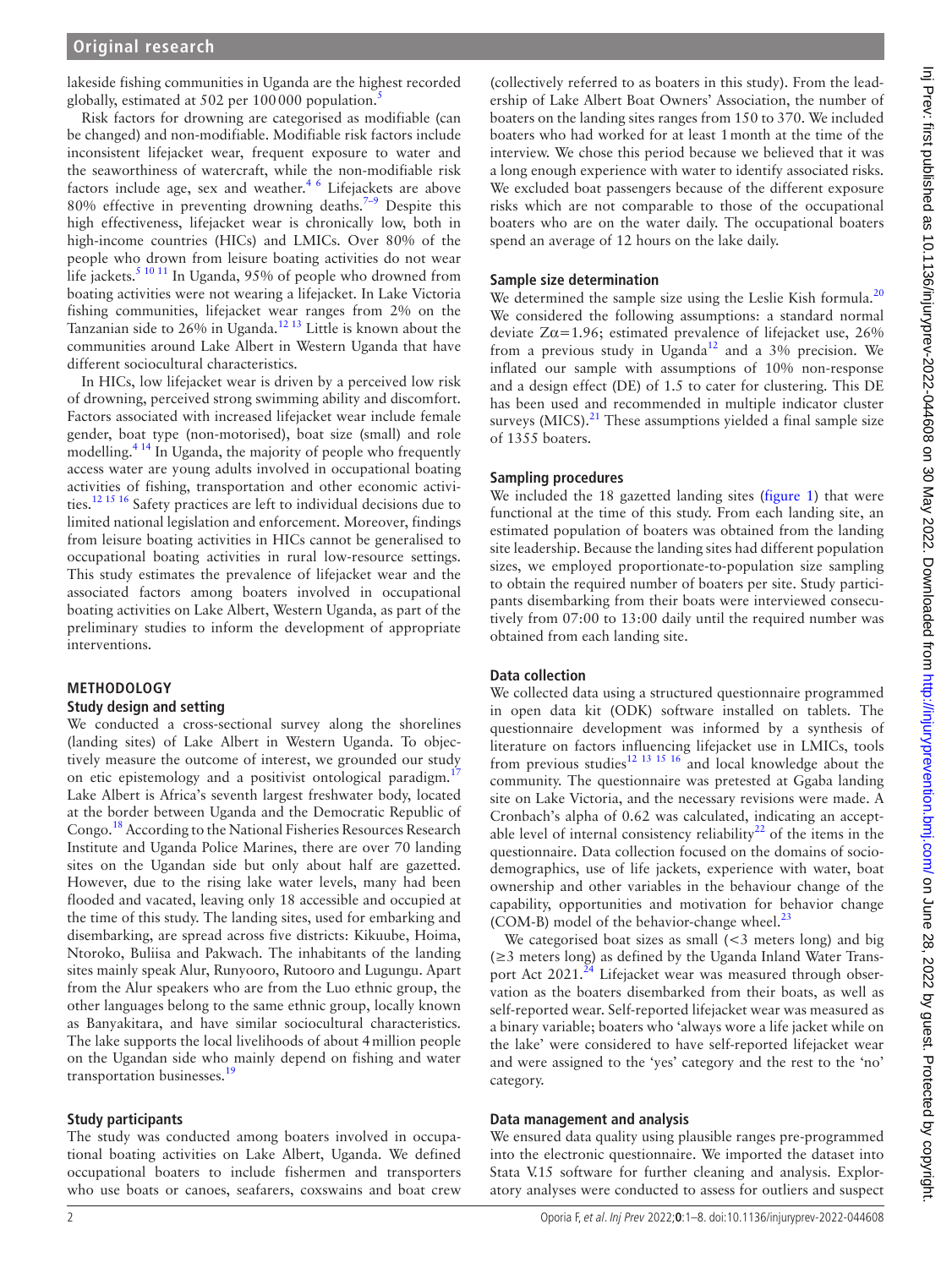Map of Uganda showing the location of project landing sites



<span id="page-2-0"></span>**Figure 1** Map of Uganda showing the location of project landing sites.

entries. Observed and self-reported lifejacket wear are presented as counts and percentages. Due to the small number of observed lifejacket wear, we were unable to perform analysis beyond descriptive. Therefore, we used self-reported lifejacket wear for further analyses. We used a mixed-effects Poisson regression with landing site-specific random intercepts to elicit associations between self-reported lifejacket wear and the independent variables. The mixed-effects Poisson regression that contains both fixed and random effects was considered appropriate because it allows for modelling intra-cluster correlation. We report prevalence ratios (PRs) as opposed to odds ratios (ORs) to reduce statistical noise because the prevalence of self-reported lifejacket wear was above  $10\%$ .<sup>25</sup> We assessed multicollinearity among the independent variables using variance inflation factors (VIFs); none of the VIFs was greater than 5, suggesting absence of multicollinearity. $^{26}$ 

Before performing multilevel analyses, we ran a null model to calculate the intra-cluster correlation coefficient (ICC), which reflects the proportion of total variance in lifejacket wear outcome explained by landing site. An ICC value of 0.129 was obtained, suggesting that a large amount of variation was accounted for by the landing site, $27 \times 28$  thus justifying the use of multilevel analysis. We employed the logical model building procedure where all variables that met the 0.2 level of significance at bivariable analysis, as well as those that were not statistically significant but important in literature as known/potential confounders, were included in the multiple regression model. The goodness of fit (GOF) of the model was assessed using the Hosmer-Lemeshow (HL) test. The HL GOF was chosen because it has an asymptotic  $\chi^2$  distribution for many generalised linear models in the exponential dispersion family, to which the Poisson model belongs.[29](#page-7-10)

We report crude and adjusted PRs at 95% CIs. A level of 5% with two-tailed test was used to signify statistical significance.

# **RESULTS**

The response rate was high, 99% (1343/1355), with the majority of the respondents being male, 99.6% (1338/1343) and the largest proportion, 38.4% (516/1343) aged 20–29 years. Fishermen constituted the majority, 89.9% (1207/1343) of the sample. The majority, 70.2% (943/1343) had attained secondary school education, while a few. 1.7% (23/1343) had tertiary-level education. A summary of the sociodemographic characteristics is given in [table](#page-3-0) 1.

# **Lifejacket wear among the boaters on lake Albert Uganda**

Out of the 1343 boaters who participated in this study, only 10 (0.7%) were observed wearing lifejackets. However, 42.4% (570/1343) reported having a lifejacket and only 31.9% (428/1343) reported always wearing a lifejacket while on the lake ([table](#page-3-1) 2).

#### **Factors associated with reported lifejacket wear among the boaters on Lake Albert, Uganda**

Several factors were significantly associated with self-reported lifejacket wear at bivariable analysis. The prevalence of lifejacket wear was higher among boaters who had a household weekly expenditure of above 200 000/− (approx. US\$57) compared with those who spent less than 50 000/ $-$  (approx. US\$14) (unadjusted PR=1.86, 95%CI 1.31 - 2.65). Boat occupancy of at least four people had over a twofold prevalence of lifejacket wear compared with that of two people (unadjusted PR=2.64,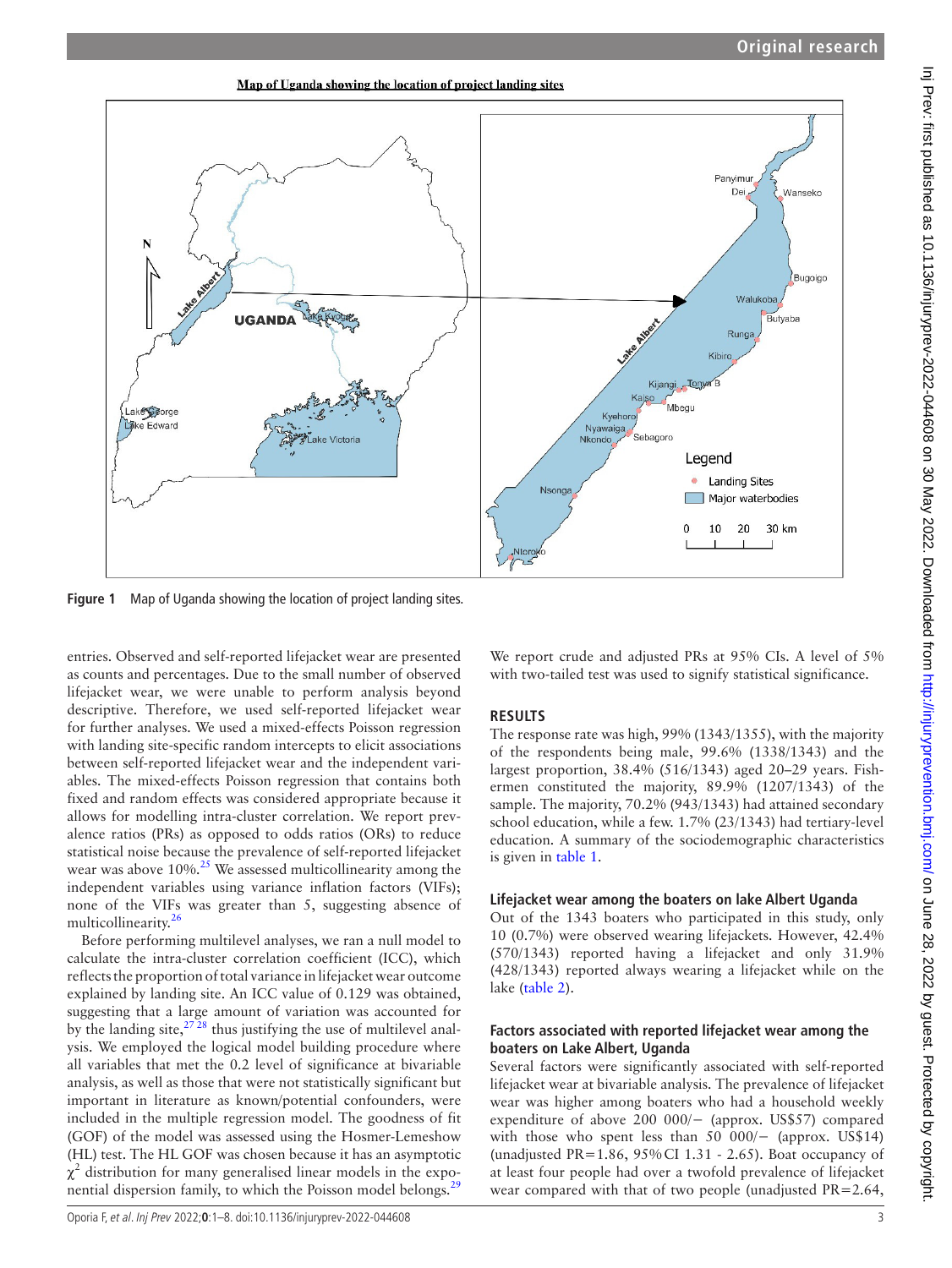| Variable                       |                            | Frequency | Per cent |
|--------------------------------|----------------------------|-----------|----------|
| District where landing site    | <b>Buliisa</b>             | 296       | 22.0     |
| is located                     | Hoima                      | 381       | 28.4     |
|                                | Kikuube                    | 386       | 28.7     |
|                                | Ntoroko                    | 86        | 6.4      |
|                                | Pakwach                    | 194       | 14.4     |
| Sex                            | Female                     | 05        | 0.4      |
|                                | Male                       | 1338      | 99.6     |
| Age (complete years)           | Less than 20               | 31        | 2.3      |
|                                | $20 - 29$                  | 516       | 38.4     |
|                                | $30 - 39$                  | 439       | 32.7     |
|                                | $40 - 49$                  | 226       | 16.8     |
|                                | 50 and above               | 131       | 9.8      |
| Ethnicity                      | Alur                       | 913       | 68.0     |
|                                | Mugungu                    | 160       | 11.9     |
|                                | Munyooro/Mutooro           | 135       | 10.1     |
|                                | Other                      | 135       | 10.1     |
| Religion                       | Anglican                   | 286       | 21.3     |
|                                | Catholic                   | 661       | 49.2     |
|                                | Muslim                     | 190       | 14.1     |
|                                | Pentecostal                | 158       | 11.8     |
|                                | Other                      | 48        | 3.6      |
| <b>Education level reached</b> | <b>None</b>                | 326       | 24.3     |
|                                | Primary                    | 51        | 3.8      |
|                                | Secondary                  | 943       | 70.2     |
|                                | Tertiary/university        | 23        | 1.7      |
| Marital status                 | Single                     | 273       | 20.3     |
|                                | Married/living with spouse | 1070      | 79.7     |
| Occupation                     | Transporter                | 136       | 10.1     |
|                                | Fisherman                  | 1207      | 89.9     |
| Duration of occupation         | At most 12 months          | 26        | 1.9      |
|                                | More than 12 months        | 1317      | 98.1     |
| Occupancy of the dwelling      | Owned                      | 603       | 44.9     |
| unit                           | Rented                     | 740       | 55.1     |
| Boat ownership                 | Yes, owned                 | 203       | 15.1     |
|                                | Not owned                  | 1140      | 84.9     |

<span id="page-3-0"></span>**Table 1** Sociodemographic characteristics of boaters on Lake Albert, Uganda

95%-CI 1.43 - 4.89). Lifejacket wear was higher if a big boat was used (unadjusted PR 1.46, 95%CI 1.07 - 2.00). Furthermore, people whose boats had provisions for storage of lifejackets (unadjusted PR=1.52,  $95\%$  CI 1.25 - 1.85) and those who had ever attended a training session on lifejacket use (unadjusted PR 1.37, 95%CI 1.12 - 1.68) had a higher prevalence of selfreported lifejacket wear.

At multivariable analysis, the HL GOF test gave a Pearson  $\chi^2$  p value of 0.98, indicating that the final model fit the data reasonably well. Tertiary-level education (adjusted PR 1.57, 95%CI 1.29 - 1.91) and attending a training session on lifejacket use (adjusted PR 1.25, 95%CI 1.01 - 1.56) were associated with a higher prevalence of lifejacket wear. The prevalence of lifejacket wear was higher when boat occupancy was four or more people (adjusted PR 2.12, 95%CI 1.28 - 3.52), when boat size was more than 3 meters in length (in this study referred to as big boat) (adjusted PR 1.55, 95%CI 1.13 - 2.12), and when the participant owned a boat (adjusted PR 1.44, 95%CI 1.14 to 1.83). However, relative to the boaters aged less than 20 years, the prevalence of lifejacket wear was significantly lower among people who were aged 30–39 years (adjusted PR 0.66, 95%CI 0.45 - 0.99). Taking intoxicating substances such as alcohol

<span id="page-3-1"></span>**Table 2** Prevalence of self-reported lifejacket wear by landing site on Lake Albert, Uganda

| <b>Landing site</b> | Interviewed (n) | <b>Users</b> | $\frac{0}{0}$ |
|---------------------|-----------------|--------------|---------------|
| <b>Bugoigo</b>      | 44              | 4            | 9.1           |
| <b>Butiaba</b>      | 93              | 26           | 28.0          |
| Dei                 | 107             | 27           | 25.2          |
| Kaiso               | 100             | 28           | 28.0          |
| Kibiro              | 53              | 14           | 26.4          |
| Kijangi             | 54              | 27           | 50.0          |
| Kyehoro             | 81              | 15           | 18.5          |
| Mbegu               | 56              | 14           | 25.0          |
| Nkondo              | 61              | 34           | 55.7          |
| Nsonga              | 78              | 26           | 33.3          |
| Ntoroko             | 86              | 12           | 14.0          |
| Nyawaiga            | 62              | 35           | 56.5          |
| Panyimur            | 87              | 1            | 1.1           |
| Runga               | 90              | 34           | 37.8          |
| Sebagoro            | 104             | 64           | 61.5          |
| Tonya-B             | 28              | 4            | 14.3          |
| Walukoba            | 108             | 48           | 44.4          |
| Wanseko             | 51              | 15           | 29.4          |

was associated with less lifejacket wear, although this was not significant. Self-reported lifejacket wear was lower among the boaters in the two districts at the extreme ends of Lake Albert (see [figure](#page-2-0) 1): Ntoroko (adjusted PR 0.59, 95%CI 0.40 - 0.85) and Pakwach (adjusted PR 0.47, 95%CI 0.23 - 0.96) ([table](#page-4-0) 3).

### **DISCUSSION**

This study describes the prevalence of lifejacket wear and the associated factors among boaters involved in occupational boating activities on Lake Albert, Western Uganda. Males constituted the majority in our sample, which may indicate that fishing and transportation are largely dominated by men. This finding can be related to many studies that show the burden of drowning to be particularly high among men.<sup>[15 16 30](#page-6-8)</sup> The results show that the largest proportion of boaters were young adults aged 20–39 years. Previous studies demonstrated that the majority of people who drown are under the age of 40 years.<sup>12 13 15</sup>

Observed lifejacket wear was less than 1%. However, selfreported wear was much higher. In a similar study among fishing communities on Lake Victoria, about two-thirds (67%) of the participants reported using a lifejacket at some point.<sup>12</sup> We cannot rule out social desirability bias from the self-reported lifejacket wear because the respondents may have mentioned what they thought the study team wanted to hear. Furthermore, the boaters may take off their lifejackets as they approach the landing, and therefore, our observation as they disembarked from their boats may have missed it. It should be noted that drowning can occur at any point on the lake regardless of the distance from shore. Therefore, lifejackets should be worn at all times while still on water.<sup>1</sup> While lifejacket ownership was high, this study shows that it does not necessarily translate into use. There could be other influencers. Previous studies found that people do not wear lifejackets because of distrust in the quality of the lifejackets available at the landing sites, while others perceived a low risk of drowning especially when the waters are calm.[12 16 31](#page-6-6) In another similar setting like Tanzanian Lake Victoria fishing communities, lifejacket wear was low at  $2\%$ <sup>[13](#page-6-9)</sup> but substantially higher at 26% among the Ugandan counterparts on the same lake.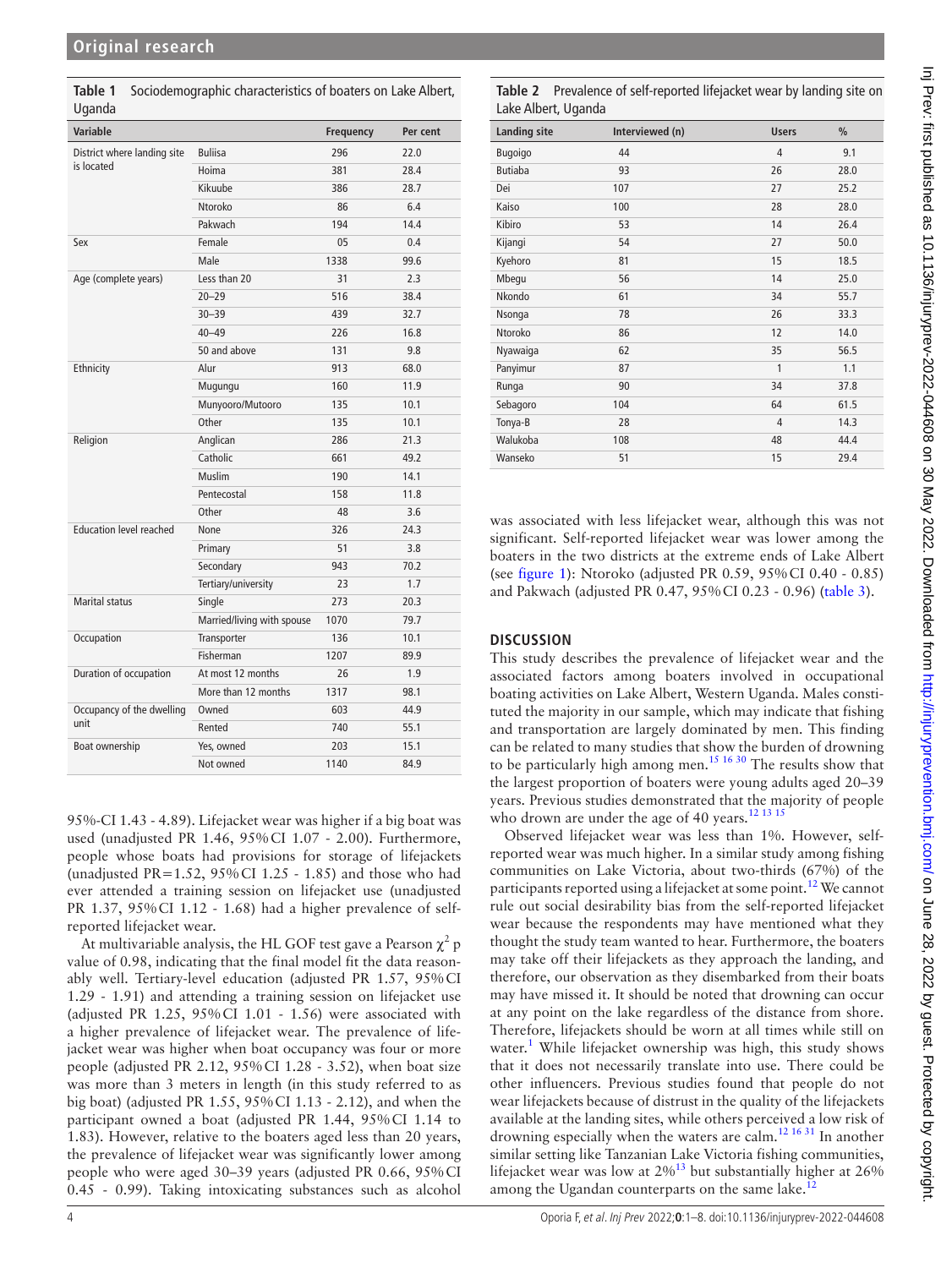<span id="page-4-0"></span>

| Factors associated with lifejacket wear among occupational boaters on Lake Albert, Western Uganda<br>Table 3 |                      |                 |              |      |                                  |                                |         |
|--------------------------------------------------------------------------------------------------------------|----------------------|-----------------|--------------|------|----------------------------------|--------------------------------|---------|
| Variable                                                                                                     |                      | Interviewed (n) | <b>Users</b> | $\%$ | <b>Unadjusted PR</b><br>(95% CI) | <b>Adjusted PR</b><br>(95% CI) | P value |
| Sociodemographic factors                                                                                     |                      |                 |              |      |                                  |                                |         |
| District where landing site is located                                                                       | <b>Buliisa</b>       | 296             | 93           | 31.4 | 1.00                             | 1.00                           |         |
|                                                                                                              | Hoima                | 381             | 121          | 31.8 | $1.11(0.63 - 1.96)$              | $0.89(0.63 - 1.28)$            | 0.537   |
|                                                                                                              | Kikuube              | 386             | 174          | 45.1 | $1.58(0.85 - 2.96)$              | $1.25(0.90 - 1.74)$            | 0.184   |
|                                                                                                              | Ntoroko              | 86              | 12           | 14.0 | $0.51$ (0.31 - 0.85)*            | $0.59(0.40 - 0.85)$ **         | 0.005   |
|                                                                                                              | Pakwach              | 194             | 28           | 14.4 | $0.40$ (0.07 - 2.25)             | $0.47$ (0.23 - 0.96)*          | 0.039   |
| Age (complete years)                                                                                         | Less than 20         | 31              | 9            | 29.0 | 1.00                             | 1.00                           |         |
|                                                                                                              | 20 to 29             | 516             | 194          | 37.6 | $1.13(0.69 - 1.87)$              | $0.88$ (0.56 - 1.38)           | 0.584   |
|                                                                                                              | 30 to 39             | 439             | 123          | 28.0 | $0.87$ (0.55 - 1.39)             | $0.66$ (0.45 - 0.99)*          | 0.042   |
|                                                                                                              | 40 to 49             | 226             | 67           | 29.6 | $0.98$ (0.57 - 1.68)             | $0.70(0.43 - 1.13)$            | 0.148   |
|                                                                                                              | 50 and above         | 131             | 35           | 26.7 | $0.87$ (0.48 - 1.58)             | $0.70(0.46 - 1.05)$            | 0.087   |
| Ethnicity                                                                                                    | Alur                 | 913             | 315          | 34.5 | 1.00                             | 1.00                           |         |
|                                                                                                              | Mugungu              | 160             | 42           | 26.3 | $0.85(0.59 - 1.23)$              | $0.80$ (0.55 - 1.18)           | 0.265   |
|                                                                                                              | Munyooro/Mutooro     | 135             | 24           | 17.8 | $0.58(0.32 - 1.04)$              | $0.56$ (0.35 - 0.91)*          | 0.020   |
|                                                                                                              | Other                | 135             | 47           | 34.8 | $0.98(0.65 - 1.47)$              | $0.99(0.72 - 1.35)$            | 0.947   |
| Religion                                                                                                     | Anglican             | 286             | 92           | 32.2 | 1.00                             | 1.00                           |         |
|                                                                                                              | Catholic             | 661             | 204          | 30.9 | $0.93(0.70 - 1.23)$              |                                |         |
|                                                                                                              | Muslim               | 188             | 64           | 33.7 | $1.04(0.82 - 1.32)$              |                                |         |
|                                                                                                              | Pentecostal          | 158             | 57           | 36.1 | $1.04(0.77 - 1.40)$              |                                |         |
|                                                                                                              | Other                | 48              | 11           | 22.9 | $0.74(0.48 - 1.14)$              |                                |         |
| <b>Education level reached</b>                                                                               | None                 | 326             | 101          | 31.0 | 1.00                             | 1.00                           |         |
|                                                                                                              | Primary              | 51              | 15           | 29.4 | $0.84(0.50 - 1.42)$              | $0.94(0.58 - 1.52)$            | 0.790   |
|                                                                                                              | Secondary            | 943             | 301          | 31.9 | $1.03(0.85 - 1.25)$              | $1.09(0.94 - 1.27)$            | 0.269   |
|                                                                                                              | Tertiary/university  | 23              | 11           | 47.8 | $1.46(1.02 - 2.11)*$             | $1.57$ (1.29 - 1.91)**         | < 0.001 |
| <b>Marital status</b>                                                                                        | Single               | 273             | 70           | 25.6 | 1.00                             | 1.00                           |         |
|                                                                                                              | Married              | 1070            | 358          | 33.5 | $1.22(0.97 - 1.54)$              |                                |         |
| Have a child <10 years old                                                                                   | No                   | 273             | 76           | 27.8 | 1.00                             | 1.00                           |         |
|                                                                                                              | Yes                  | 1070            | 352          | 32.9 | $1.15(0.92 - 1.44)$              | $1.24(0.96 - 1.59)$            | 0.096   |
| Occupation                                                                                                   | Transporter          | 136             | 56           | 41.2 | 1.00                             | 1.00                           |         |
|                                                                                                              | Fisherman            | 1207            | 372          | 30.8 | $0.72$ (0.45 - 1.15)             |                                |         |
| Duration of occupation                                                                                       | At most 12 months    | 26              | 10           | 38.5 | 1.00                             | 1.00                           |         |
|                                                                                                              | More than 12 months  | 1317            | 418          | 31.7 | $0.95(0.62 - 1.46)$              |                                |         |
| Occupancy of current dwelling unit                                                                           | Owner                | 603             | 168          | 27.9 | 1.00                             | 1.00                           |         |
|                                                                                                              | Renting (tenant)     | 740             | 260          | 35.1 | $1.11(0.91 - 1.36)$              |                                |         |
| Average weekly expenditure                                                                                   | Less than 50000      | 270             | 62           | 23.0 | 1.00                             | 1.00                           |         |
|                                                                                                              | 50000-100000         | 729             | 224          | 30.7 | $1.17(0.93 - 1.47)$              |                                |         |
|                                                                                                              | 101000-200000        | 295             | 117          | 39.7 | $1.48(1.09 - 2.01)*$             |                                |         |
|                                                                                                              | 201 000 and above    | 49              | 25           | 51.0 | $1.86(1.31 - 2.65)$ **           |                                |         |
| Type of phone owned                                                                                          | No phone             | 303             | 68           | 22.4 | 1.00                             | 1.00                           |         |
|                                                                                                              | Feature phone        | 912             | 316          | 34.6 | $1.44$ (1.06 - 1.96)*            |                                |         |
|                                                                                                              | Smartphone           | 128             | 44           | 34.4 | $1.47(0.94 - 2.30)$              |                                |         |
| Lifestyle/individual factors                                                                                 |                      |                 |              |      |                                  |                                |         |
| Know how to swim                                                                                             | No                   | 136             | 32           | 23.5 | 1.00                             | 1.00                           |         |
|                                                                                                              | Yes, weak swimmer    | 620             | 188          | 30.3 | 1.29 (0.86 - 1.94)               | $1.21(0.83 - 1.75)$            | 0.315   |
|                                                                                                              | Yes, strong swimmer  | 587             | 208          | 35.4 | $1.48(0.96 - 2.27)$              | $1.25(0.84 - 1.86)$            | 0.266   |
| Ever arrested not wearing a life                                                                             | No                   | 772             | 235          | 30.4 | 1.00                             | 1.00                           |         |
| jacket                                                                                                       | Yes                  | 571             | 193          | 33.8 | $1.01$ (0.87 - 1.18)             |                                |         |
| Frequency on a boat/canoe                                                                                    | Daily                | 634             | 208          | 32.8 | 1.00                             | 1.00                           |         |
|                                                                                                              | Few days in a week   | 618             | 188          | 30.4 | $1.01$ $(0.84 - 1.23)$           |                                |         |
|                                                                                                              | Once a week          | 91              | 32           | 35.2 | $1.29(0.84 - 1.97)$              |                                |         |
| Number of people the subject went                                                                            | Two people           | 390             | 56           | 14.4 | 1.00                             | 1.00                           |         |
| with to the lake                                                                                             | Three people         | 691             | 234          | 33.9 | 1.75 (0.99 - 3.09)               | $1.51(0.91 - 2.51)$            | 0.108   |
|                                                                                                              | At least four people | 262             | 138          | 52.7 | $2.64$ (1.43 - 4.89)*            | $2.12$ (1.28 - 3.52)*          | 0.004   |
| Been in a boat that capsized                                                                                 | No                   | 760             | 259          | 34.1 | 1.00                             | 1.00                           |         |
|                                                                                                              | Yes                  | 583             | 169          | 29.0 | $0.91$ $(0.74 - 1.12)$           |                                |         |

Continued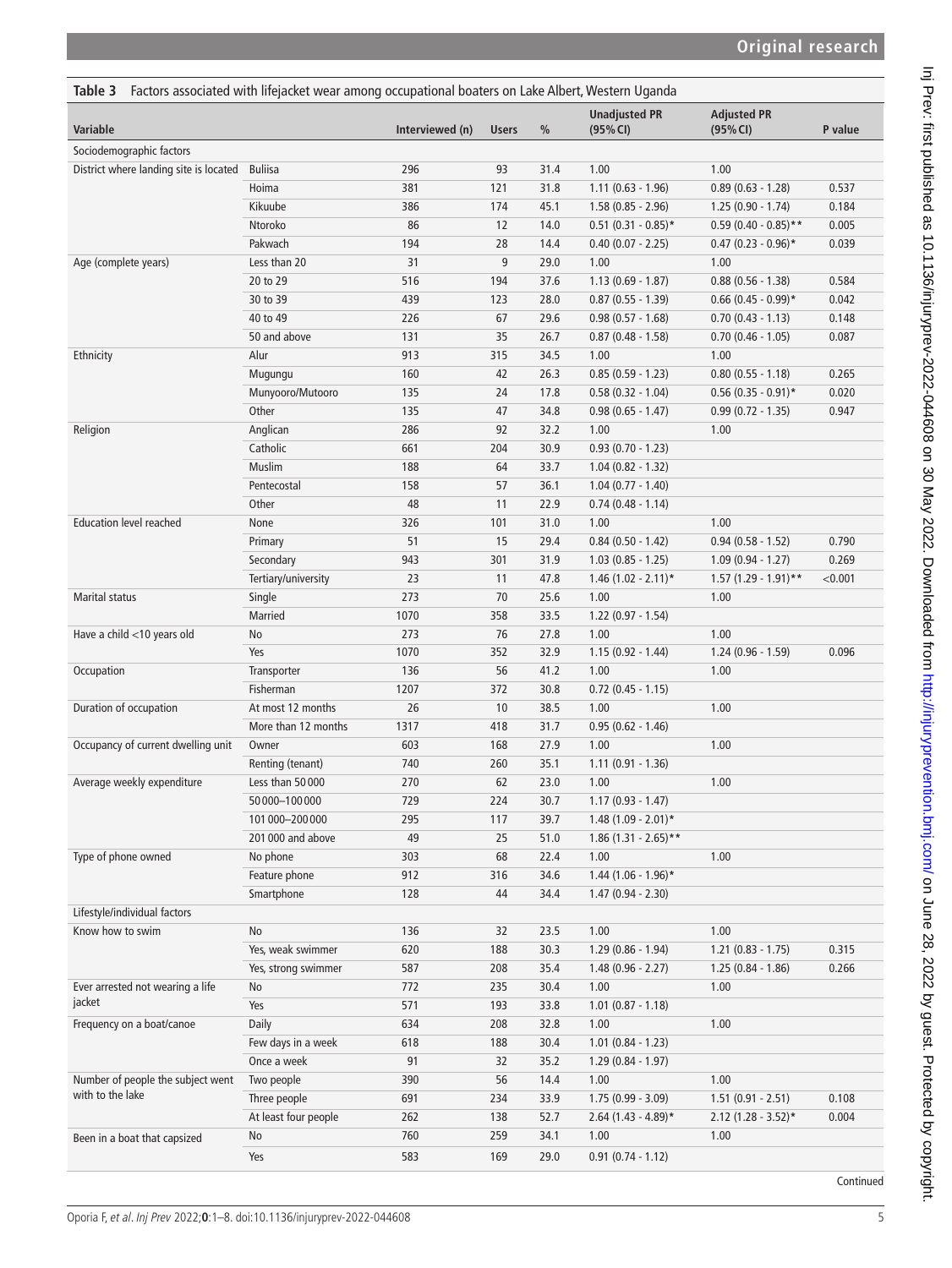| Table 3<br>Continued                         |                        |                 |                |               |                                  |                                |         |
|----------------------------------------------|------------------------|-----------------|----------------|---------------|----------------------------------|--------------------------------|---------|
| Variable                                     |                        | Interviewed (n) | <b>Users</b>   | $\frac{0}{0}$ | <b>Unadjusted PR</b><br>(95% CI) | <b>Adjusted PR</b><br>(95% CI) | P value |
| Take intoxicating substances                 | No                     | 757             | 245            | 32.4          | 1.00                             | 1.00                           |         |
|                                              | Yes                    | 586             | 183            | 31.2          | $0.93(0.80 - 1.09)$              | $0.98(0.86 - 1.11)$            | 0.753   |
| Attended session on lifejacket use           | <b>No</b>              | 1180            | 354            | 30.0          | 1.00                             | 1.00                           |         |
|                                              | Yes                    | 163             | 74             | 45.4          | $1.37(1.12 - 1.68)$ *            | $1.25(1.01 - 1.56)$ *          | 0.045   |
| Number of trips in a day                     | One trip               | 1280            | 404            | 31.6          | 1.00                             | 1.00                           |         |
|                                              | Two trips              | 57              | 22             | 38.6          | $1.20(0.95 - 1.52)$              |                                |         |
|                                              | Three or more          | 6               | $\overline{2}$ | 33.3          | $1.24(0.53 - 2.91)$              |                                |         |
| Trained to operate a boat                    | From a friend/relative | 1167            | 382            | 32.7          | 1.00                             | 1.00                           |         |
|                                              | Another trainer        | 9               | 5              | 55.6          | $1.18(0.75 - 1.88)$              |                                |         |
|                                              | Not trained            | 167             | 41             | 24.6          | $0.71(0.51 - 0.99)*$             |                                |         |
| Vessel and environmental factors             |                        |                 |                |               |                                  |                                |         |
| Time of set-off                              | Daylight               | 699             | 204            | 29.2          | 1.00                             | 1.00                           |         |
|                                              | Night-time             | 644             | 224            | 34.8          | $1.04(0.88 - 1.24)$              |                                |         |
| Own a boat                                   | No                     | 1140            | 348            | 30.5          | 1.00                             | 1.00                           |         |
|                                              | Yes                    | 203             | 80             | 39.4          | $1.43(1.1 - 1.80)*$              | $1.44$ (1.14 - 1.83)*          | 0.002   |
| Type of boat owned                           | Fishing/transport boat | 1198            | 415            | 34.6          | 1.00                             | 1.00                           |         |
|                                              | Row boat               | 145             | 13             | 9.0           | $0.38(0.15 - 0.97)^*$            | $0.43(0.18 - 1.06)$            | 0.066   |
| <b>Boat size</b>                             | Small $-<$ 3 metres    | 228             | 48             | 21.1          | 1.00                             | 1.00                           |         |
|                                              | Big, > 3 metres        | 1115            | 380            | 34.1          | $1.46$ (1.07 - 2.00)*            | $1.55$ (1.13 - 2.12)*          | 0.007   |
| Boat has provision for lifejacket<br>storage | <b>No</b>              | 902             | 239            | 26.5          | 1.00                             | 1.00                           |         |
|                                              | Yes                    | 441             | 189            | 42.9          | $1.52$ (1.25 - 1.85)**           | $1.34(1.11 - 1.62)^{*}$        | 0.002   |
| Weather condition at time of<br>interview    | Rainy                  | 393             | 124            | 31.5          | 1.00                             | 1.00                           |         |
|                                              | Sunny                  | 950             | 304            | 32.0          | $0.97(0.83 - 1.14)$              |                                |         |
| *P value < 0.05; ** < 0.001.                 |                        |                 |                |               |                                  |                                |         |

Boat occupancy was associated with self-reported lifejacket wear. This is plausible because the boat occupants may remind each other to wear lifejackets, a behaviour that may be relatable to peer influence. A systematic review of factors associated with lifejacket use found that role modelling was a predictor of increased lifejacket wear among adolescents and indigenous communities.[32](#page-7-11) This study found that self-reported lifejacket wear was significantly higher among people who used bigger boats than those who used smaller boats. Bigger boats may have more space for storage of lifejackets compared with the smaller ones. Indeed, as evidenced in this study, the provision of storage space in the boats was also associated with higher lifejacket wear. Our results are consistent with another study that also found that people in bigger boats were more likely to wear lifejackets $11$ but contrary to a study which found that smaller boats were associated with increased lifejacket wear.<sup>[32](#page-7-11)</sup>

Education/training was the only modifiable factor associated with higher lifejacket wear. These results suggest that training sessions on lifejacket wear may yield positive results as demon-strated in some other studies elsewhere.<sup>[33 34](#page-7-12)</sup> Moreover, about 88% of the study participants had never received any form of training or sensitisation on lifejacket use, suggesting that training of boaters could have a high population attributable fraction (PAF) in increasing lifejacket use.<sup>35</sup> In addition, the results show that people who had attained a tertiary-level education were more likely users of lifejackets compared with those who had not gone to school. It is possible that those who had tertiary-level education understood the risks associated with non-use of lifejackets. Our findings are, however, different from a systematic review that reported education as one of the factors associated with inconsistent lifejacket use.<sup>[32](#page-7-11)</sup>

A rowboat (non-motorised) or a fishing/transport boat (motorised) did not show a significant association with lifejacket wear. A case–control study of boat-related injuries in Washington State, USA, showed that people in non-motorised boats were at risk of drowning.<sup>[36](#page-7-14)</sup> However, a systematic review of factors associated with lifejacket wear, and another study found that moving in a motorised boat was a predictor of increased lifejacket wear.<sup>[32 37](#page-7-11)</sup> Noteworthy in these studies, the boats were categorised as small if they were  $\leq 6$  meters long,<sup>[32](#page-7-11)</sup> different from our categorisation of <3 meters for a small boat. Furthermore, this study shows that lifejacket wear was significantly lower among people aged 30–39 years. In a systematic review on personal, social and environmental factors associated with lifejacket wear, younger age, especially children, was associated with increased lifejacket wear, but this started reducing as age increased.<sup>[32](#page-7-11)</sup> From this study, lifejacket wear among fishermen and transporters was not statistically different, contrary to a study that showed that being a fisherman was positively associated with lifejacket wear.<sup>32</sup> However, it should be noted that in this context, it is not important to distinguish between a fisherman or transporter because they have a similar duration of exposure to water, and hence similar risk of drowning. According to the WHO, frequent access to water and non-use or inconsistent use of lifejackets are among the risk factors for drowning.[1](#page-6-0)

There was no significant difference between people who perceived themselves as strong swimmers and those who did not know how to swim. It would be expected that people who know how to swim may be aware of the dangers associated with water, based on their experiences. Overestimation and higher confidence alongside perceived low risk of drowning tagged on swimming expertise is a major risk factor for drowning, as reported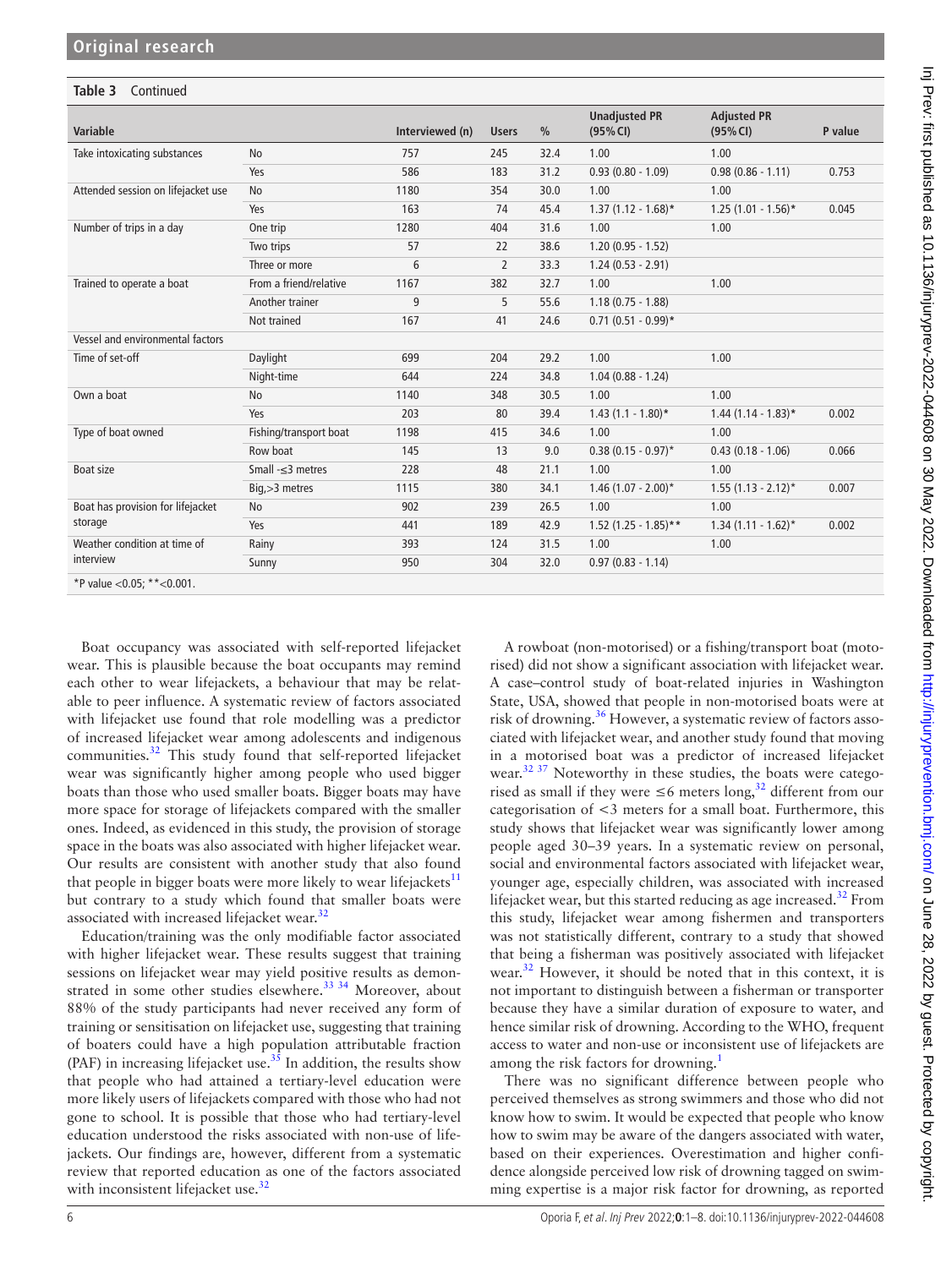in other studies.<sup>38 39</sup> Elsewhere, perceived swimming expertise was associated with low lifejacket wear.<sup>11 32 40</sup> Consumption of intoxicating substances such as alcohol was also associated with reduced lifejacket wear. The consumption of such substances leads to poor judgement of the water and weather conditions, resulting in overconfidence and therefore reduced lifejacket wear. Although we expected higher lifejacket wear among the people who had ever been in a boat that capsized, our results show the contrary. There was less lifejacket wear among the boaters who had ever experienced a boat capsize. A previous study found that the boaters usually hang on their boats in the event of a boat capsize, citing it as one of the substitutes for lifejacket wear.<sup>[31](#page-7-16)</sup>

This study is limited by the fact that, first, we relied on selfreported lifejacket wear. Self-reported practices are liable to information bias, especially social desirability bias, which might have made the participants report what they felt was acceptable. Second, our interviews always started at 07:00; it is possible that we missed out on the boaters who returned earlier than that time. In addition, due to the diverse cultural orientations, this study cannot be generalised to all boaters in Uganda because it was conducted among boaters on one lake out of the many in the country. However, we believe that our sample was powered enough to represent the boaters in the districts that neighbour Lake Albert on the Ugandan side.

#### **CONCLUSION**

This study shows that the observed lifejacket wear among the boaters involved in occupational boating activities on Lake Albert in Uganda is low, while self-reported lifejacket wear was substantially higher. Targeted, contextually relevant training on lifejacket use has the potential to improve lifejacket wear practices among the boaters involved in occupational boating activities on Lake Albert, Uganda.

**Acknowledgements** We are grateful to the management of the landing sites where the study was conducted. We thank our experienced research assistants (Monica Aweko, Jeff Agenonga, Lawrence Magara, Morris C Jabero, Grace Kabasinguzi and Edgar Ayesiga Wandigali). We are especially grateful to Dr Tessa Clemens from the Centers for Disease Control and Prevention, USA, for her technical advice throughout the development of the protocol and conduct of this study. We thank Otto Businge, Bonny Enock Balugaba, Timothy Mbaziira, Dr Arthur Bagonza, Dr Milton Mutto, Dr Esther Buregyeya and Nishimwe Aurore for their support during this study. We also thank Professor Kjell Torén for his mentorship.

**Contributors** All authors made significant contributions to merit co-authorship. Frederick Oporia conceptualised the study, led the writing of the proposal and obtained ethical clearance, supervised the data collection process, oversaw the analysis, led the writing of the manuscript and played a supervisory role in the entire process. FEM provided technical guidance on the best statistical analysis approach for the study and the interpretation of the results. FN and SPSK participated in reviewing tools and advised on the data collection process and participated in the review and interpretation of findings. JBI participated in the review of the manuscript to ensure intellectual integrity. MN and RS supported the data analysis process, while JJ and OK provided expert advice based on their vast experience and knowledge in the field of drowning prevention, and reviewed the data collection tools to ensure the required data were collected. All authors reviewed and approved the final manuscript. However, FO takes full responsibility for the conduct of the study and final manuscript as the guarantor; he had full access to the data and controlled the decision to publish.

**Funding** This study was partly supported by Bloomberg Philanthropies (51606) through the CDC Foundation and the Consortium for Advanced Research Training in Africa (CARTA). CARTA is jointly led by the African Population and Health Research Centre and the University of the Witwatersrand and funded by the Carnegie Corporation of New York (grant number G-19–57145), Sida (grant number 54100113), Uppsala Monitoring Centre and the DELTAS Africa Initiative (grant number 107768/Z/15/Z). The DELTAS Africa Initiative is an independent funding scheme of the African Academy of Sciences's Alliance for Accelerating Excellence in Science in Africa and supported by the New Partnership for Africa's Development

Planning and Coordinating Agency with funding from the Wellcome Trust (UK) and the UK government.

#### **Competing interests** None declared.

**Patient and public involvement** Patients and/or the public were involved in the design, conduct, reporting or dissemination plans of this research. Refer to the Methodology section for further details.

**Patient consent for publication** Not applicable.

**Ethics approval** This study involves human participants and was approved by the Makerere University School of Public Health Higher Degrees Research and Ethics Committee and registered with Uganda National Council for Science and Technology (registration #SS992ES). Administrative clearance from Uganda Police Marines and the leadership of the landing sites was obtained before the study. The participants gave informed consent to participate in the study before taking part.

**Provenance and peer review** Not commissioned; externally peer reviewed.

**Data availability statement** Data are available upon reasonable request. Due to confidentiality, data are publicly unavailable. However, data may be availed upon reasonable request to the corresponding author on foporia@musph.ac.ug.

**Open access** This is an open access article distributed in accordance with the Creative Commons Attribution Non Commercial (CC BY-NC 4.0) license, which permits others to distribute, remix, adapt, build upon this work non-commercially, and license their derivative works on different terms, provided the original work is properly cited, appropriate credit is given, any changes made indicated, and the use is non-commercial. See: [http://creativecommons.org/licenses/by-nc/4.0/.](http://creativecommons.org/licenses/by-nc/4.0/)

#### **ORCID iD**

Frederick Oporia<http://orcid.org/0000-0001-6280-8919>

#### **REFERENCES**

- <span id="page-6-0"></span>1 World Health Organization. Preventing drowning: an implementation quide. Geneva: World Health Organization, 2017.
- <span id="page-6-1"></span>2 World Health Organization. Global report on drowning: preventing a leading killer. Geneva: World Health Organization, 2014.
- <span id="page-6-2"></span>3 World Health Organization. Drowning: key facts in disease burden and mortality estimates. World Health Organization, 2021. [https://www.who.int/en/news-room/](https://www.who.int/en/news-room/fact-sheets/detail/drowning) [fact-sheets/detail/drowning](https://www.who.int/en/news-room/fact-sheets/detail/drowning)
- <span id="page-6-4"></span>4 Tyler MD, Richards DB, Reske-Nielsen C, et al. The epidemiology of drowning in low-and middle-income countries: a systematic review. [BMC Public Health](http://dx.doi.org/10.1186/s12889-017-4239-2) 2017;17:413.
- <span id="page-6-3"></span>5 Miller L, Alele FO, Emeto TI, et al. Epidemiology, risk factors and measures for preventing drowning in Africa: a systematic review. [Medicina](http://dx.doi.org/10.3390/medicina55100637) 2019;55:637.
- 6 Phillips MT, Spitzer N, Chow W, et al. Risk factors associated with life jacket wear among adult canoeists and kayakers in the United States, 1999-2017. Int J Inj Contr [Saf Promot](http://dx.doi.org/10.1080/17457300.2019.1576207) 2019;26:176–84.
- <span id="page-6-5"></span>7 Viauroux C, Gungor A. An empirical analysis of life jacket effectiveness in recreational boating. [Risk Anal](http://dx.doi.org/10.1111/risa.12449) 2016;36:302–19.
- 8 Cummings P, Mueller BA, Quan L. Association between wearing a personal floatation device and death by drowning among recreational boaters: a matched cohort analysis of United States coast guard data. [Inj Prev](http://dx.doi.org/10.1136/ip.2010.028688) 2011;17:156–9.
- 9 Yuma P, Carroll J, Morgan M. A guide to personal flotation devices and basic open water safety for pediatric health care practitioners. [J Pediatr Health Care](http://dx.doi.org/10.1016/j.pedhc.2006.02.008) 2006;20:214–8.
- 10 Ryan KM, Nathanson AT, Baird J, et al. Injuries and fatalities on Sailboats in the United States 2000-2011: an analysis of US coast guard data. [Wilderness Environ Med](http://dx.doi.org/10.1016/j.wem.2015.09.022) 2016;27:10–18.
- <span id="page-6-10"></span>11 Quistberg DA, Quan L, Ebel BE, et al. Barriers to life jacket use among adult recreational boaters. [Inj Prev](http://dx.doi.org/10.1136/injuryprev-2013-040973) 2014;20:244-50.
- <span id="page-6-6"></span>12 Kobusingye O, Tumwesigye NM, Magoola J, et al. Drowning among the lakeside fishing communities in Uganda: results of a community survey. Int J Inj Contr Saf [Promot](http://dx.doi.org/10.1080/17457300.2016.1200629) 2017;24:363–70.
- <span id="page-6-9"></span>13 Whitworth HS, Pando J, Hansen C, Joyce P, Christian H, et al. Drowning among fishing communities on the Tanzanian shore of lake Victoria: a mixed-methods study to examine incidence, risk factors and socioeconomic impact. [BMJ Open](http://dx.doi.org/10.1136/bmjopen-2019-032428) 2019;9:e032428.
- 14 Peden AE, Franklin RC, Leggat PA. Fatal river drowning: the identification of research gaps through a systematic literature review. [Inj Prev](http://dx.doi.org/10.1136/injuryprev-2015-041750) 2016;22:202-9.
- <span id="page-6-8"></span>15 Clemens T, Oporia F, Parker EM, et al. Drowning in Uganda: examining data from administrative sources. [Inj Prev](http://dx.doi.org/10.1136/injuryprev-2020-044131) 2022;28:9-15.
- 16 Kobusingye O, Clemens T, Oporia F. Understanding and preventing drowning in Uganda. technical report for stakeholders, 2020. Makerere University School of Public Health. Available: [https://news.mak.ac.ug/2021/05/mak-researchers-design-national](https://news.mak.ac.ug/2021/05/mak-researchers-design-national-drowning-prevention-strategy/)[drowning-prevention-strategy/](https://news.mak.ac.ug/2021/05/mak-researchers-design-national-drowning-prevention-strategy/)
- <span id="page-6-7"></span>17 Scotland J. Exploring the philosophical underpinnings of research: Relating ontology and epistemology to the methodology and methods of the scientific, interpretive, and critical research paradigms. [English Language Teaching](http://dx.doi.org/10.5539/elt.v5n9p9) 2012;5:9-16.